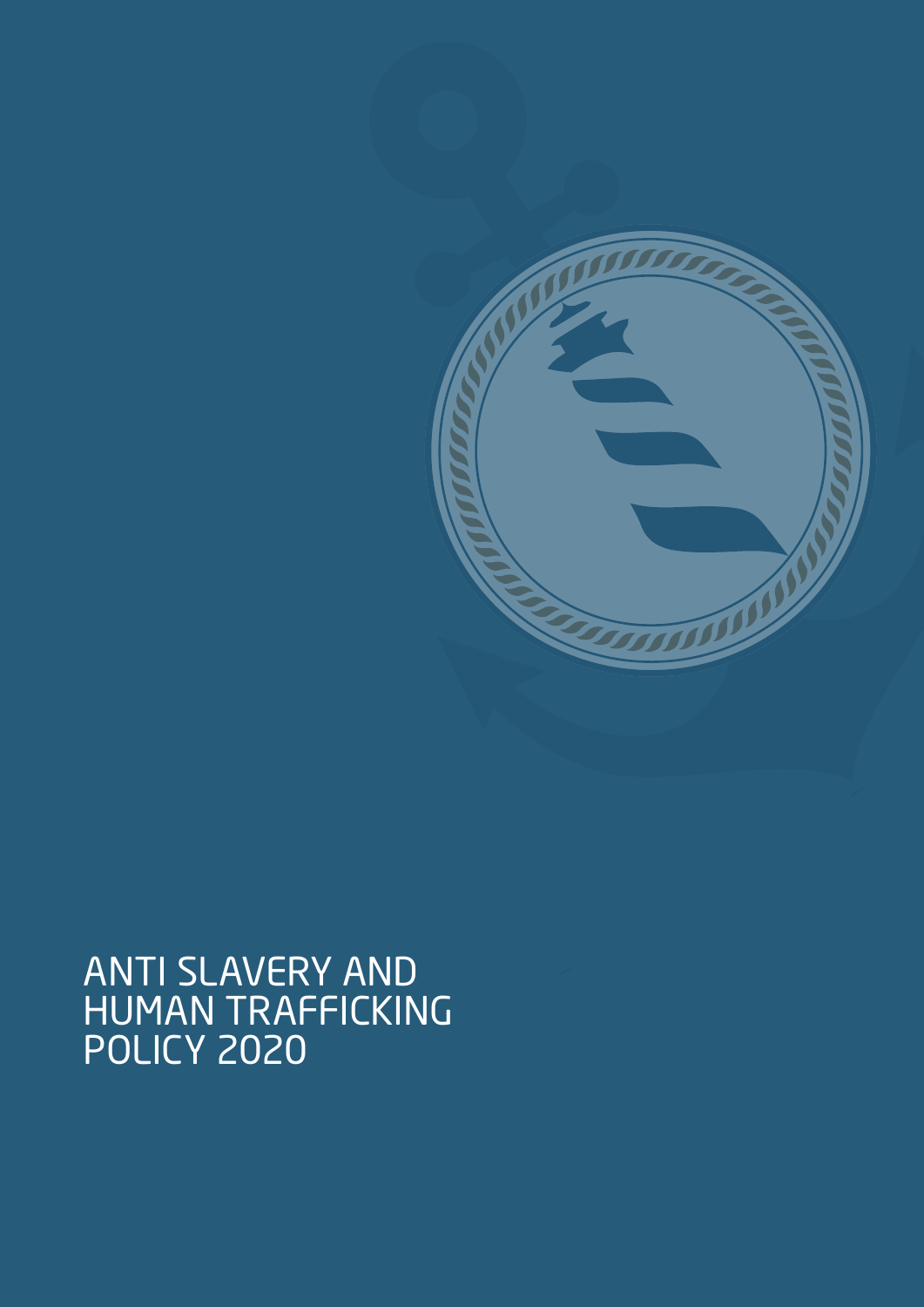

# ANTI SLAVERY AND HUMAN TRAFFICKING POLICY

### POLICY STATEMENT

Modern slavery is a crime and a violation of fundamental human rights. It takes various forms, such as: slavery, servitude, forced and compulsory labour and human trafficking. All of which have in common the deprivation of a person's liberty by another in order to exploit them for personal or commercial gain.

We have a zero tolerance approach to modern slavery and we are committed to acting ethically and with integrity in all our business dealings and relationships, and to implementing and enforcing effective systems and controls to ensure modern slavery is not taking place anywhere in our own business or in any of our supply chains.

#### CA Marine:

- Supports and respects the protection of internationally proclaimed human rights.
- Respects the rights of workers to join, form or not to join worker organisations including trade unions.
- Does not use forced or compulsory labour. Employment is voluntary.
- Complies with local minimum age laws and does not employ child labour.
- Provides employees with a safe and healthy workplace.
- Prohibits corruption in all its forms, including extortion and bribery.
- Believes that freedom of expression is a fundamental human right.
- Requires all employees and supply chain partners to adhere to these principles and to all other CA Marine policies, practices and procedures.

CA Marine is also committed to:

- Making certain that it is not complicit in human rights abuses.
- Promoting environmental responsibility and encouraging the development and application of environmentally friendly technologies.
- Maintaining workplaces that are free from discrimination or harassment based on race, colour, religion, creed, gender (including pregnancy), sexual orientation, marital status, gender identity, national origin and ancestry, genetics, citizenship status when otherwise legally able to work, age, disability, veteran status, or any other characteristic protected by applicable law.

We are also committed to ensuring there is transparency in our own business and in our approach to tackling modern slavery throughout our supply chains, consistent with our disclosure obligations under the Modern Slavery Act 2015. We expect the same high standards from all of our contractors, suppliers and other business partners. As part of our contracting processes, we include specific prohibitions against the use of forced, compulsory or trafficked labour, or anyone held in slavery or servitude, whether adults or children, and we expect that our suppliers will hold their own suppliers to the same high standards.

This policy applies to all persons working for us or on our behalf in any capacity, including employees at all levels, directors, officers, agency workers, seconded workers, volunteers, interns, agents, contractors, external consultants, third-party representatives and business partners.

#### RESPONSIBILITY FOR THE POLICY

The company Director has overall responsibility for ensuring this policy complies with our legal and ethical obligations, and that all those under our control comply with it.

The Director has primary and day-to-day responsibility for implementing this policy, monitoring its use and effectiveness, dealing with any queries about it, and auditing internal control systems and procedures to ensure they are effective in countering modern slavery.

Management at all levels are responsible for ensuring those reporting to them understand and comply with this policy, and are given adequate and regular training on it and the issue of modern slavery in supply chains.